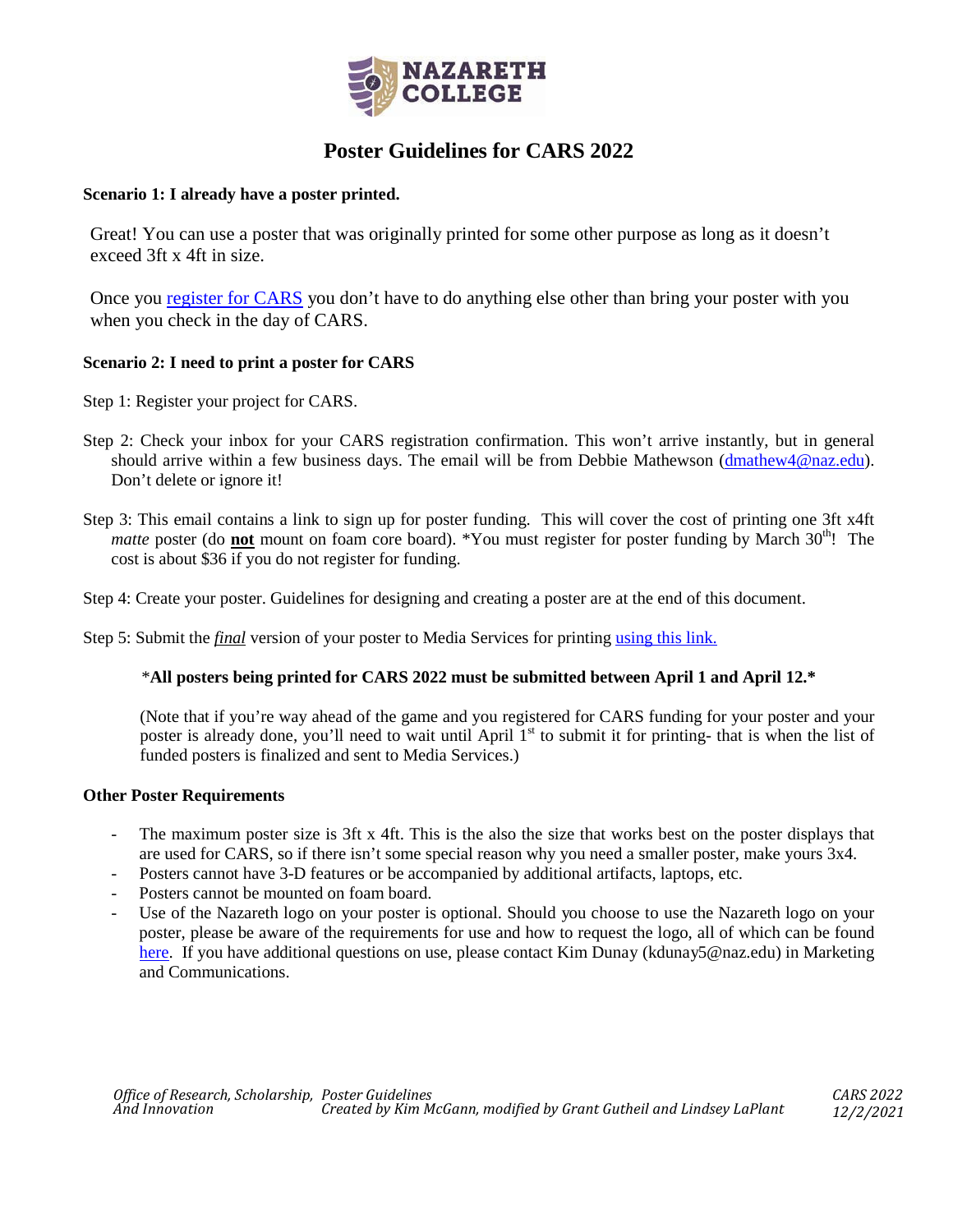# **Poster Creation Tips**

**Step 1:** If you do not have graphic design experience, your best bet for creating your poster is to do it in PowerPoint. Poster templates are available here:

[Poster Templates](https://www2.naz.edu/creative-activity-and-research-showcase/cars-event/) (scroll to the bottom of the page)

You are also free to design your poster from scratch, or to use a template provided by your faculty sponsor.

**Step 2:** The guidelines set out here will ensure that CARS viewers will have a consistent and predicable interaction with all the posters they see. We also know these guidelines produce readable/visually accessible posters.

Set the size of your poster. The maximum size for CARS is 48 inches wide by 36 inches tall. Unless you have a specific reason why you need a different size set your poster to this size.

To set your poster size in PowerPoint, click on Design $\rightarrow$  Page Setup then check to make sure your poster is the correct size. (Note that you can orient your poster to either landscape or portrait, just be sure that the option you want is selected.) Click the OK button when you are done.



(On a Mac you would pick File $\rightarrow$ Page Setup instead to access this information)

To set your poster size in Google Slides, click on File $\rightarrow$  Page Setup then choose "Custom". Under custom make it 48 by 36 inches. Click Apply when you are done. The default layout is landscape.

| Page setup                      | $\times$     | Page setup           | ×             |
|---------------------------------|--------------|----------------------|---------------|
| Standard 4:3<br>Widescreen 16:9 |              | Custom $\sim$        |               |
| Widescreen 16:10                |              | 36<br>$\times$<br>48 | Inches $\sim$ |
| Custom                          |              |                      |               |
| Cancel                          | <b>Apply</b> | Cancel               | <b>Apply</b>  |
|                                 |              |                      |               |

*Office of Research, Scholarship, Poster Guidelines CARS 2022 And Innovation Created by Kim McGann, modified by Grant Gutheil and Lindsey LaPlant 12/2/2021*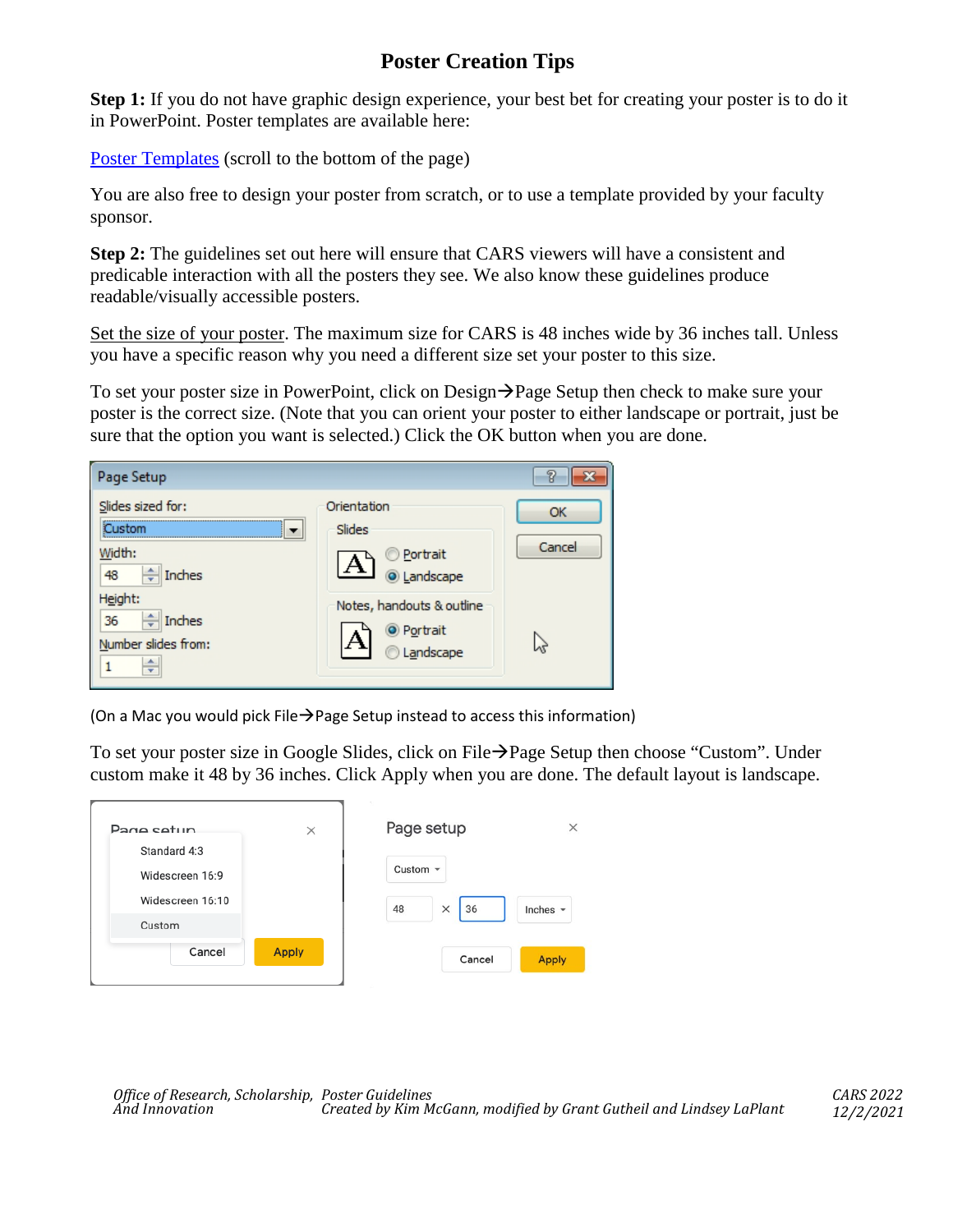### **Step 3: Populate your poster**

It's recommended that you first create and edit all of the text, graphs, and other objects that will populate your poster in Word or Docs and then copy and paste the text into your poster, where you can adjust the size and layout as needed. It's much easier to edit and catch spelling/grammar problems in Word, so polish your text there first, then copy/paste the finished product into your poster.

**(Note that Google Docs & Google Sheets do NOT play nicely with PowerPoint, particularly when it comes tables and graphs, so you'll want to create any tables or graphs in Word or Excel to then bring them into your PowerPoint template. PowerPoint and Google Slides both allow for table creation directly in the programs as well.)**

### *Font sizes*

Because your poster will be much larger than an 8.5 x 11 sheet of paper, the font sizes on your poster must also be much larger.

If you use one of the templates, many of the headings will already have the font size set for you. Here is a rough guide for how font sizes "translate" from a regular 8.5 x 11inch piece of paper to a 48 x 36 poster if you are designing your poster from scratch.

100-180 point- For the title of the poster only- this is huge

70-100 point - Other very important information, like your name- this is very large

60-72 point- good main headings like "Introduction" "Results" "Conclusions"

50-60 point- Good for the titles of graphs

38 point- equivalent to 14 pt font on regular 8.5 x 11paper- good for main body text

28 point- equivalent to 12 pt font on regular 8.5 x 11paper- good for if you have a lot of text to fit in a small space

20 point – equivalent to 9-10pt font on regular 8.5 x 11 paper – think of this as the size that footnotes usually are. Useful for citations. Text in a point size smaller than this will be essentially unreadable on a poster.

#### *Images*

Because images will be much larger than they are on a 8.5 x 11 piece of paper they need a higher resolution than they would otherwise. Be sure that any images you include are at least 330 dpi (dots per inch.) Be particularly wary of images from the internet, most do not have sufficient resolution. Most clip art does have the right resolution. \*\*DO NOT USE SCREEN CAPTURES OR SCREENSHOTS\*\* They will appear pixelated and blurry when enlarged on your poster.

## **Step 4: Check your logos**

If you have included the Nazareth logo on your poster, make sure that it follows the use-of-logos guidelines from marketing. They can be found [here.](https://www2.naz.edu/branding-toolkit/logo/)

*Office of Research, Scholarship, Poster Guidelines CARS 2022 And Innovation Created by Kim McGann, modified by Grant Gutheil and Lindsey LaPlant 12/2/2021*